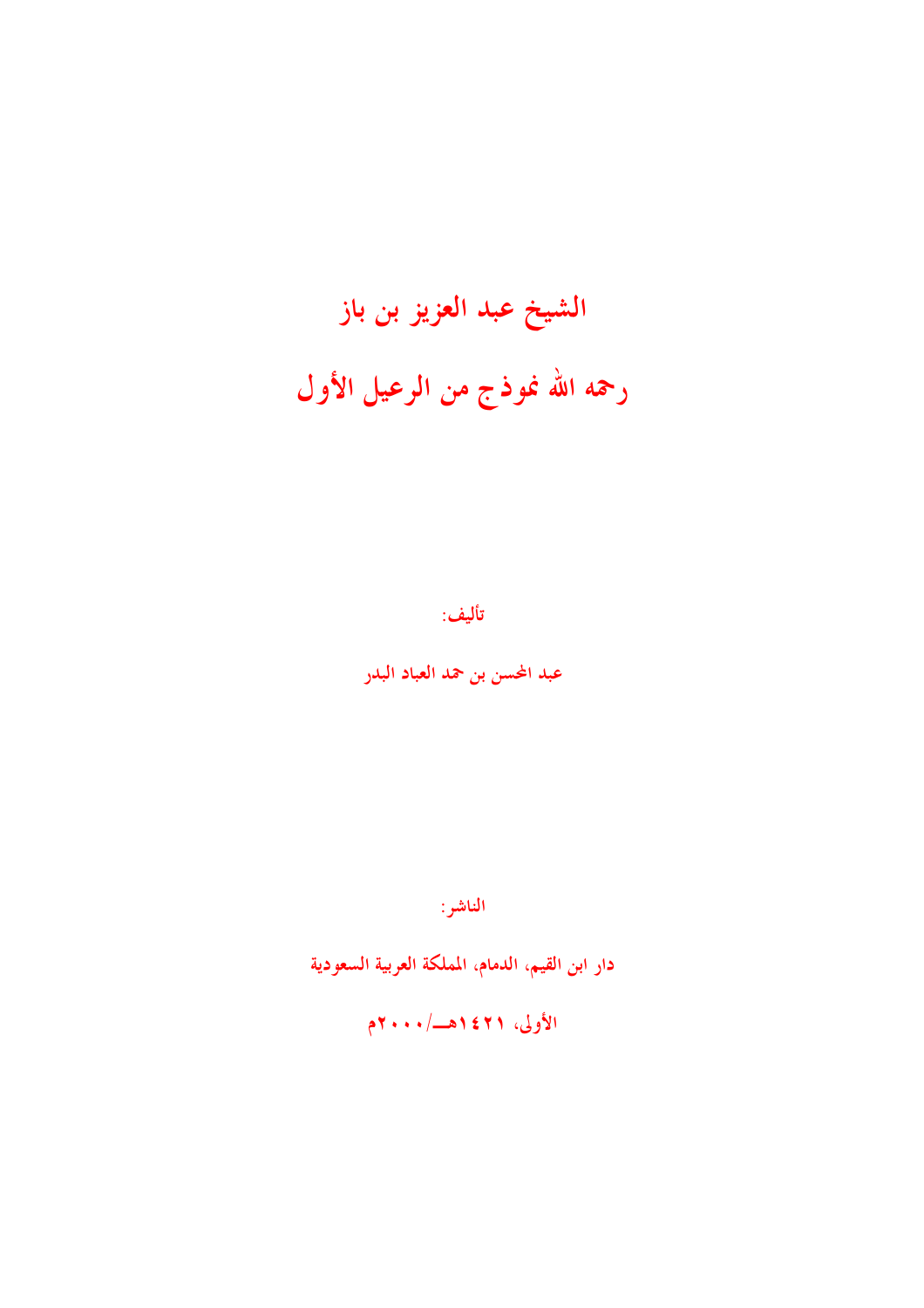# الشيخ عبد العزيز بن باز نموذج من الرعيل الأول محاضرة ألقاها: عبد المحسن بن حمد العباد البدر في الجامعة الاسلامية

الحمدُ لله نحمدُه ونستعينُه، ونستغفرُه ونتوبُ إليه، ونعوذُ بالله من شرور أنفسنا وسيِّئات أعمالنا، من يهدِ اللهُ فلا مُضلَّ له، ومن يُضلل فلا هاديَ له، وأشهدُ أن لا إله إلاَّ اللهُ وحده لا شريكَ له، وأشهدُ أنّ محمّداً عبدُه ورسولُه، وحليلُه وحيرتُه من خَلْقِه، أرسلهُ اللهُ تعالى بين يدي السّاعة بشيراً ونذيراً، وداعياً إلى الله بإذنه وسراجاً منيراً، فدلَّ أمَّتَهُ على كلِّ خير، وحذَّرها من كلِّ شرّ، اللهمّ صلِّ وسلَّم وبارك عليه، وعلى آله وأصحابه، ومن سلكَ سبيلَهُ واهتدى بمديه إلى يوم الدِّين.

بسم الله الرحمن الرحيم

أمّا بعدُ: أيُّها الإخوةُ، إنّ حديثي معكم هذه اللّيلة <sup>(١)</sup> في شخص عرفهُ الخاصُّ والعامُّ، عرفتْهُ الدُّنيا مسلمُها وكافرُها، , جلَّ فيما أحسبُ ۖ أكبرُ شخصيَّةٍ علميَّةٍ في هذا العصرِ ، يذكَّرنا بما كان عليه سلفُ هذه الأمَّة من العلماء العاملين والهداة المصلحين من غزارة علم، وكرم أخلاق، وسعة اطَّلاع، وعموم نفع ونصح للإسلام والمسلمين، وهو بحقٌّ نموذج من الرَّعيل الأوّل.

وهو سماحةُ الإمام العَلاَّمة، المحدِّث الفقيه، شيخ الإسلام، ومفتى الأنام، مجلَّد القرن الخامس عشر، الشّيخ عبد العزيز بن عبد الله بن باز، رحمه اللهُ وغفرَ له، ولن آتي بشيء حديدٍ لا يعرفُه النّاسُ، فموضوعُ الحديث معروفٌ لدى الخاصِّ والعامِّ، ولكن أحببتُ أن أُدْلِيَ بدَلْوي مع الدِّلاء، وأن أذكُرَ شيئاً ممّا يتعلَّقُ هِذا الرَّجُلِ العظيم، ولكي تكون المعلوماتُ عن هذا الرَّجُلِ العظيم محصورةً فأنا أوجزُها في عشر نقاطِ وهي:

`<br>`هي محاضرة ألقيت ليلة الجمعة السّادس من شهر صفر عام ٤٢٠ ٥١ في مسجد الجامعة الإسلاميّة بالمدينة المنوّرة، وقد فُرِّغت من شريط التّسجيل وأُدخل عليها بعضُ التّعديلات.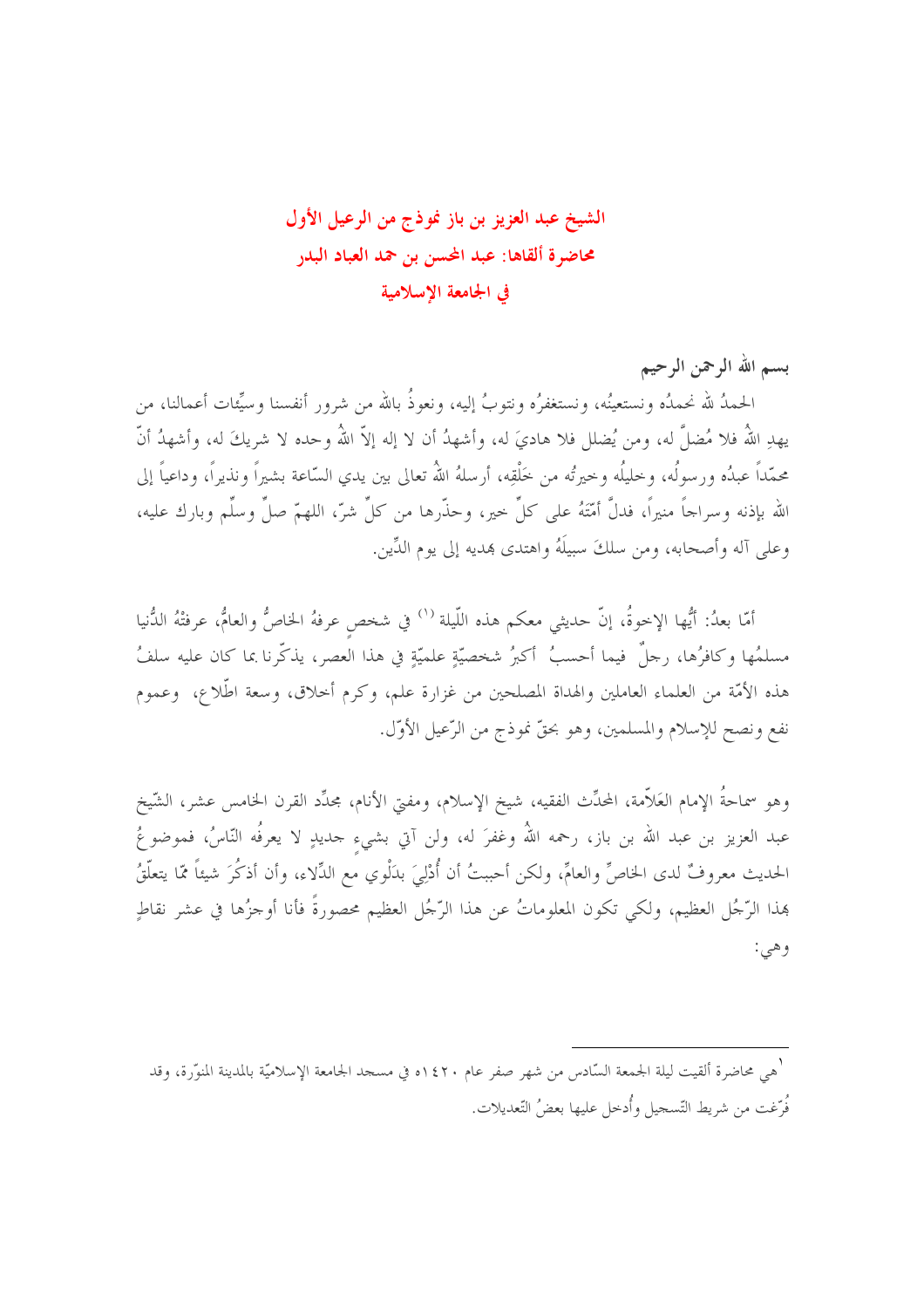أَوّلاً: نسبُه، وولادتُه، ونشأتُه. ثانياً: شيوځه و تلاميذُه. ثالثاً: أعمالُه التي تولاّها. رابعاً: علمُه. خامساً: عمومُ نفعِه. سادساً: عبادتُه. سابعاً: مؤلَّفاتُه. .<br>ثامناً: صلتي الخاصّةُ به. تاسعاً: وفاتُه، وعَقِبُهُ، ومَنْ خَلَفَهُ. عاشراً: أمنيّاتٌ ومقترحاتٌ. هذه هي النِّقاطُ التي سيدورُ حولها الكلامُ عن هذا الرَّحل الإمام العظيم رحمه الله. أَوَّلاً: أَقْوِلُ كما أسلفتُ :

هو الإمامُ العلاّمةُ، المحدِّثُ الفقيهُ، شيخُ الإسلام، مفتي الأنام، مجدِّدُ القرن الخامس عشر، الشّيخُ عبدُ العزيز بن عبد الله بن عبد الرَّحمن بن محمّد بن عبد الله آل باز.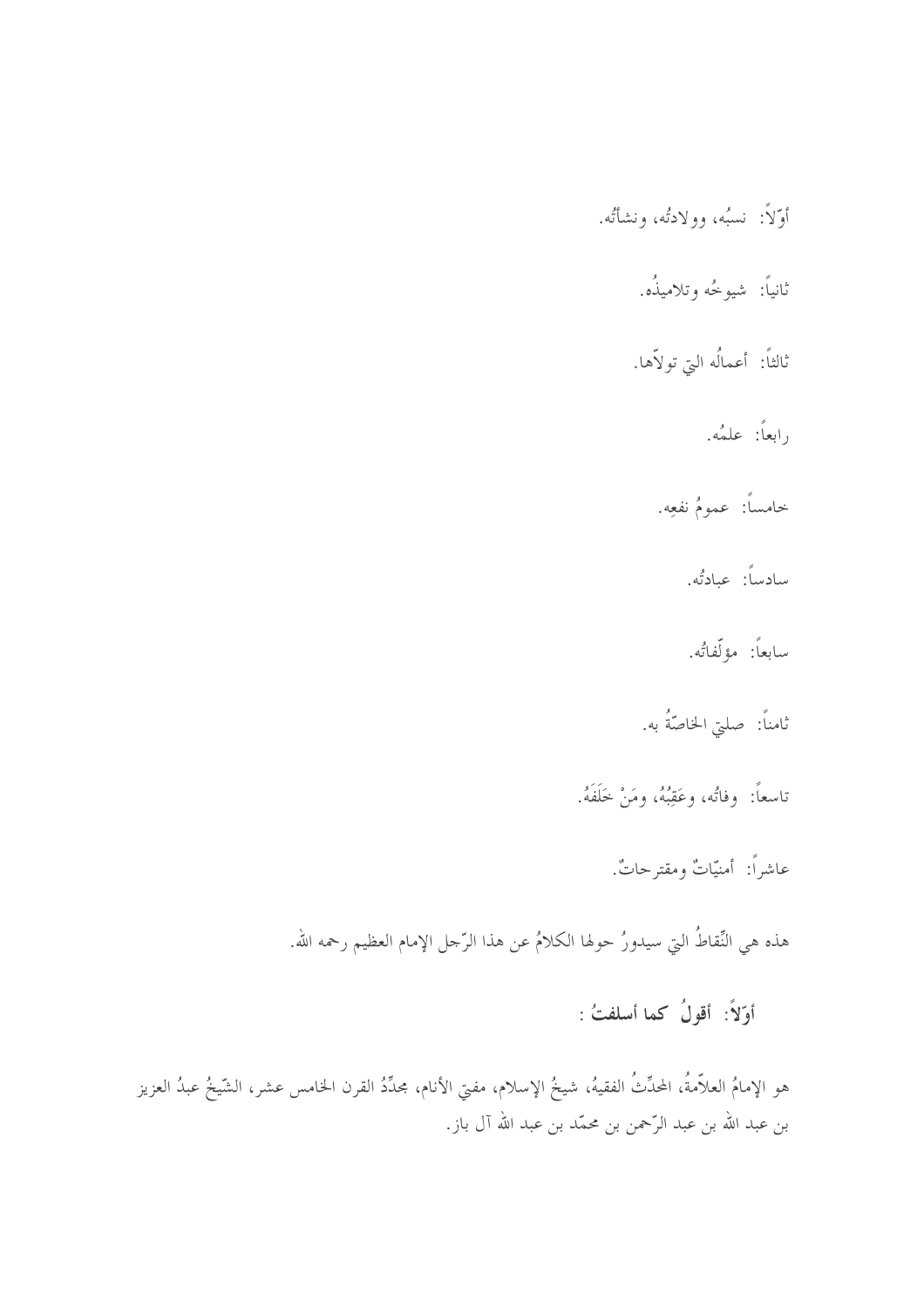وُلد في مدينة الرِّياض في اليوم الثَّاني عشر من الشَّهر الثَّاني عشر من عام ثلاثين بعد الثَّلاثمائة والألف.

ونشأ في أسرةٍ كريمةٍ فيها أهلُ علمٍ وفضلٍ، وكان رحمه الله منذ نشأته ذا همَّةٍ عاليةٍ، وحرصٍ على تحصيل العلم، وحدٍّ فيه، وقد حفظ القرآنَ قبل البلوغ، وكان رحمه اللهُ بصيراً، وحصلَ له مرضٌ في السَّنَة السَّادسة عشرة من عُمُره، ضعفَ فيها بصرُه، وأخذَ في الضَّعْفِ حتَّى انتهى تماماً في سنِّ العشرين، ولكنّ الله عزّ وحلّ عوّضهُ بصيرةً في قلبه، ونُوراً وإيماناً، فنشأ على علم وفضل، وحدٍّ واحتهادٍ في تحصيل العلم، حتّى نبغَ في سنٍّ مبكِّرةٍ رحمه الله.

ثانياً: أمَّا شيوخُه الذين أخذَ عنهم العلمَ فمنهم

الشَّيخُ محمّد بن عبد اللَّطيف بن عبد الرَّحمن بن حسن بن الشَّيخ محمّد بن عبد الوهّاب رحمةُ الله على الجميع. والشَّيخُ صالح بن عبد العزيز بن عبد الرَّحمن ابن حسن قاضي الرِّياض. والشَّيخُ سعد بن حَمَد بن عَتيق قاضي الرِّياض. والشَّيخُ حَمَد بن فارس وكيل بيت المال.

والشَّيخُ سعد وَقَّاص البخاريُّ أخذ عنه علمَ التَّجويد في مكَّة المكرَّمة في سنة خمس وخمسين وثلاثمائة وألف. أمّا شيخُه الذي تتلمذَ عليه كثيراً، والذي لازمه سنينَ طويلةً، واستفادَ من علمِه، فهو سماحةُ الشَّيخ محمَّد بن إبراهيم بن عبد اللَّطيف بن عبد الرَّحمن ابن حسن بن الشَّيخ الإمام محمَّد بن عبد الوهَّاب رحمةُ الله على الجميع، فقد دَرَسَ عليه العلومَ الكثيرةَ المتنوَّعة، واستفادَ من علمه كثيراً، وكان رحمه اللهُ يُجلُّ شيخَهُ، ويثني عليه، ويدعُو له كثيراً، رحمةُ الله على الجميع، فهؤلاء هم أبرزُ شيوخه.

أمّا تلامىذُه:

فهم كثيرون يصعبُ عدُّهم، وأستطيعُ أن أقولَ:

إنَّ الغالبيَّةَ العظمي من القُضاة وأساتذة الجامعات في الكليَّات الشَّرعيَّة، وكذلك في كثير من المعاهد والمدارس هم تلاميذُه أو تلاميذُ تلامينِه، أو تلاميذُ تلامينِ تلامينِه، بل إنَّ الأفواجَ الخمسةَ الأُولى الذين تخرَّجُوا من كليّة الشّريعة في الرّياض، وهم الفوجُ الأوّلُ الذي تخرّج في عام ستّةٍ وسبعين وثلاثمائة وألف،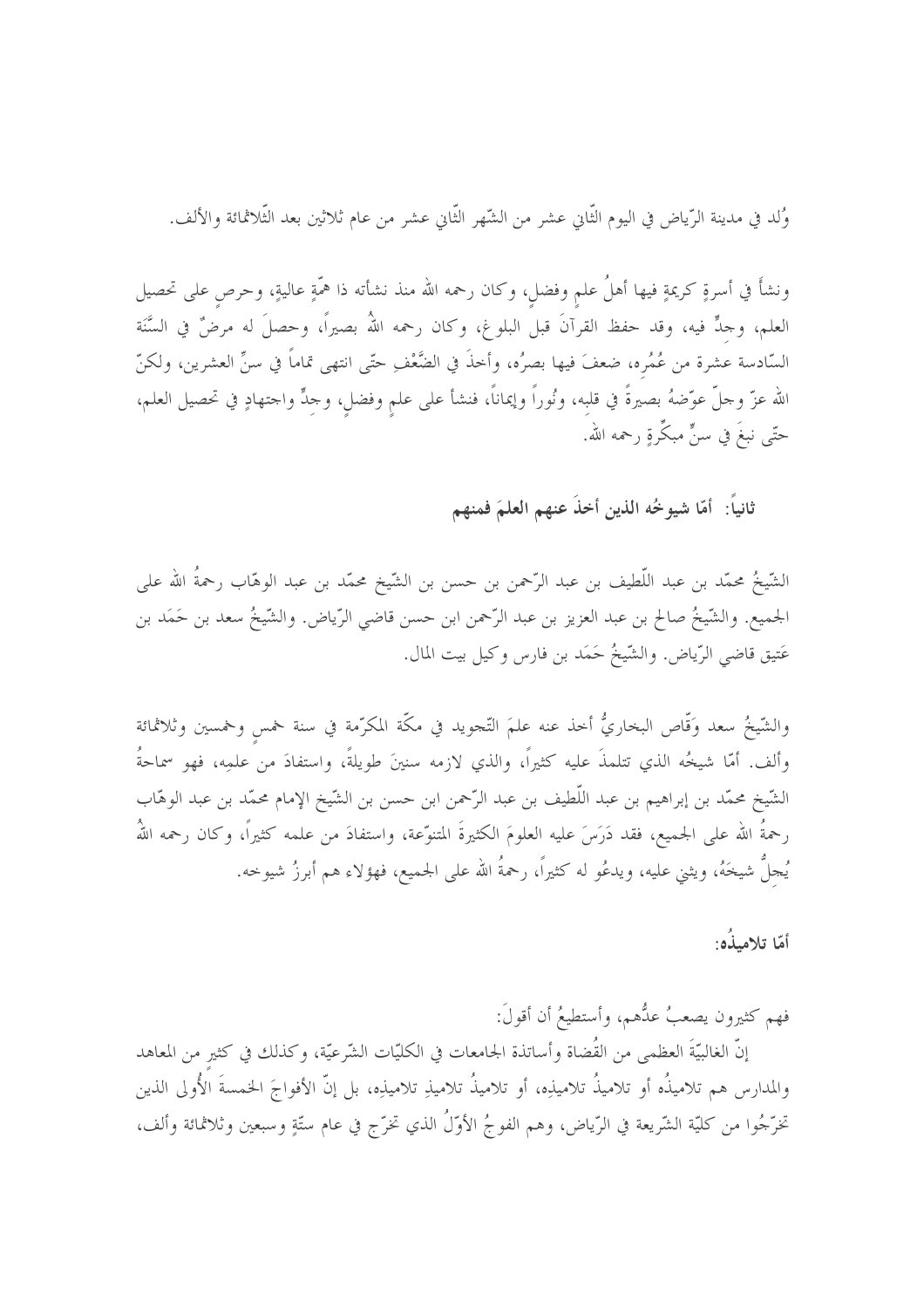وكذلك الأفواجُ التي تلتهُم، وآخرُها الفوجُ الذي تخرُّج سنة ثمانين وثلاثمائة وألف، وهي السَّنَةُ التي تسبقُ انتقالَهُ إلى الجامعة الإسلاميّة حيث كان يدرِّسُ في كليّة الشّريعة، فهذه الأفواجُ الخمسةُ هم تلاميذُه مباشرةً، أخذُوا عنه مباشرةً، وأوّلُ فوج تخرّجَ وأخذَ عنه العلمَ هو الذي تخرّج في عام ستّةٍ وسبعين وثلاثمائة وألف، ومن حين تخرَّجُوا وهم إمَّا في تدريسٍ وإمَّا في قضاءِ، ومن أخذَ عن هؤلاء المدرَّسين هم تلاميذُ تلامينِه، وكذلك الشَّأنُ في الأفواج الأربعة الأخرى.

وهكذا فيكون الكثيرُ من القُضاة والمدرِّسين في الجامعات وفي غيرها في العلوم الشَّرعيَّة هم كما قلتُ ۖ إمَّا من تلاميذِه، أو تلاميذِ تلاميذِه، أو تلاميذِ تلاميذِ تلاميذِه.

وقد كان من فضل الله عزّ وحلّ عَلَيَّ أن كنتُ من تلاميذه الذين هم في الفوج الرّابع من الأفواج الخمسة الذين أخذُوا عن الشّيخ رحمه الله وغفرَ له.

وبعد انتقاله من المدينة إلى الرّياض كان له دروسٌ في جامع الإمام تركي بن عبد الله، وفي أحد المساجد القريبة من مترله، وأحذ عنه العلم فيها كثيرون من أساتذة الجامعات وغيرهم، فهؤلاء أيضاً من تلاميذه الذين أخذُوا عنه العليَم.

#### ثالثاً: الأعمالُ التي تولاًها

أوّلُ عمل أُسند إليه القضاءُ في الخَرْج، وكان ذلك في شهر جُمادى الآخرة من عام سبعةٍ وخمسين وثلاثمائة وألفٍ، أي وهو في السَّابعة والعشرين من عمره رحمه الله، واستمرَّ في القضاء في الخَرْج إلى نماية عام واحدٍ وسبعين وثلاثمائة وألفٍ.

ثمَّ بعد ذلك انتقلَ إلى التِّدريس في معهد الرِّياض العلميِّ، وكذلك في كليَّة الشَّريعة بعد إنشائها، واستمرَّ في هذا العمل إلى لهاية عام ثمانين وثلاثمائة وألفٍ حيث فُتحت الجامعةُ الإسلاميّةُ في أوّل عام واحدٍ وثمانين وثلاثمائة وألف، وكان هو المباشرُ لإنشائها وتأسيسها نائباً لرئيسها سماحة المُفتى الشّيخ محمّد بن إبراهيم , حمه الله.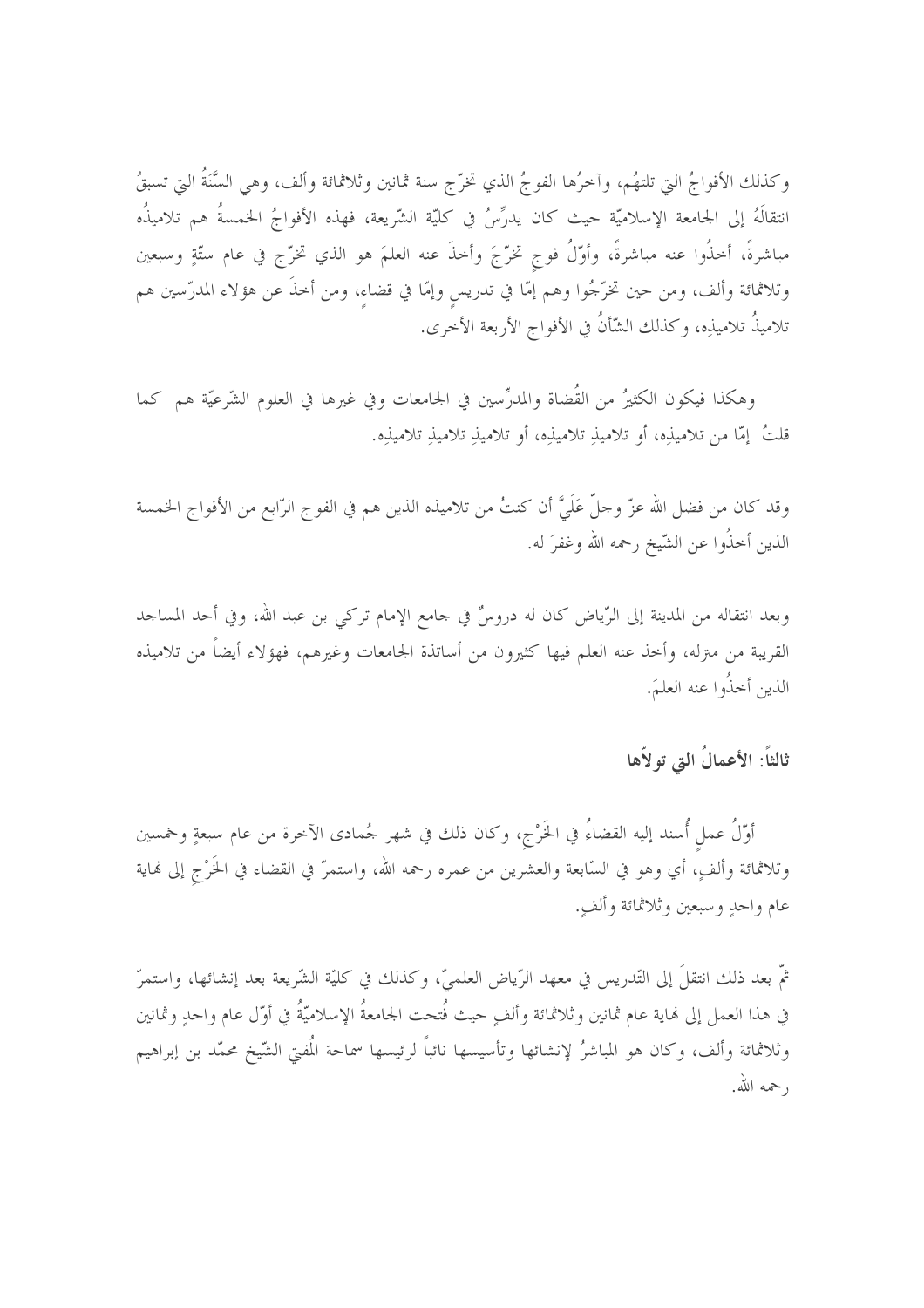واستمرَّ في الجامعة من العاشر من شهر ربيع الأوَّل من سنة واحدٍ وثمانين وثلاثمائة وألفٍ إلى الرَّابع عشر من شهر شوَّال من سنة خمس وتسعين وثلاثمائة وألفٍ، أي أنَّه مكتَ فيها خمسةَ عشرَ عاماً.

ثمَّ انتقلَ إلى رئاسة إدارة البحوث العلميَّة والإفتاء والدَّعوة والإرشاد واستمرَّ فيها، وفي عام أربعة عشر وأربعمائة بعد الألف عُيِّن مفتياً عامّاً للملكة، ورئيساً لهيئة كبار العلماء وإدارة البحوث العلميّة والإفتاء.

وبالإضافة إلى ذلك كان يقومُ برئاسة المجلس التَّأسيسي لرابطة العالَم الإسلامي، ورئاسة المجلس الأعلى العالمي للمساجد، ويقومُ أيضاً برئاسة الجمع الفقهي التّابع لرابطة العالَم الإسلامي، وأيضاً بعد انتقاله عن الجامعة صارَ عضواً في مجلسها الأعلى، وكان رئيسُها الأعلى حادمُ الحرمين الشَّريفين حفظهُ اللهُ، وكان إذا غابَ عن الجَلَسات يُنيبُ سماحةَ الشّيخ عبد العزيز بن باز رحمه الله.

#### رابعاً: علمُه

كان رحمه الله عالماً كبيراً كما يعرفُ ذلك الخاصُّ والعامُّ، وكان عالماً ربّانيّاً، وقد نقلَ الحافظُ ابن حجر في فتح الباري عن ابن الأعرابي أنّه قال: لا يُقال للعالِم ربّانيّ حتّى يكون عالِماً عاملاً مُعلِّماً.وقد كان كذلك فهو عالِمٌ وعاملٌ ومعلَّمٌ، وداعيةٌ إلى الله عزّ وحلَّ على بصيرةٍ رحمه الله.

وكان إماماً في الدِّين، وقد قال شيخُ الإسلام ابن تيمية: بالصّبر واليقين تُنالُ الإمامةُ في الدِّين، قال اللهُ عزّ وجلّ:{وَجَعَلْنَا مِنْهُمْ أَئِمَّةً يَهْدُونَ بأَمْرِنَا لَمَّا صَبَرُوا وَكَانُوا بآياتِنَا يُوقِنُونَ}وكان رحمه الله عالِماً بالحديث والفقه، له عنايةٌ بالدّليل، وحرصٌ على الرُّحوع إلى الأدلّة والتّمسُّك ها، والحتِّ على سلوك هذا المسلك، فكان معنيًّا بالحديث، ومعرفة صحيحه وضعيفه، ورحاله، ومن ۗ يُتكلَّمُ فيه منهم، وكان في فتاواه وفي دروسه يذكرُ ذلك فيقول: الحديثُ الفلانيُّ صحيحٌ، أو ضعيفٌ؛ لأنَّ في سنده فلاناً، أو أنّه منقطعٌ، أو أنَّه مرسلٌ، أو أنَّه كذا، أو أنَّه كذا.

وكان معنيّاً بالفقه رحمه الله، وهو المرحعُ في الفتوى في داخل المملكة وخارجها، وهو مفتى الأنام كما ذكرتُ، يرجعُ النّاسُ إليه في مختلف المسائل.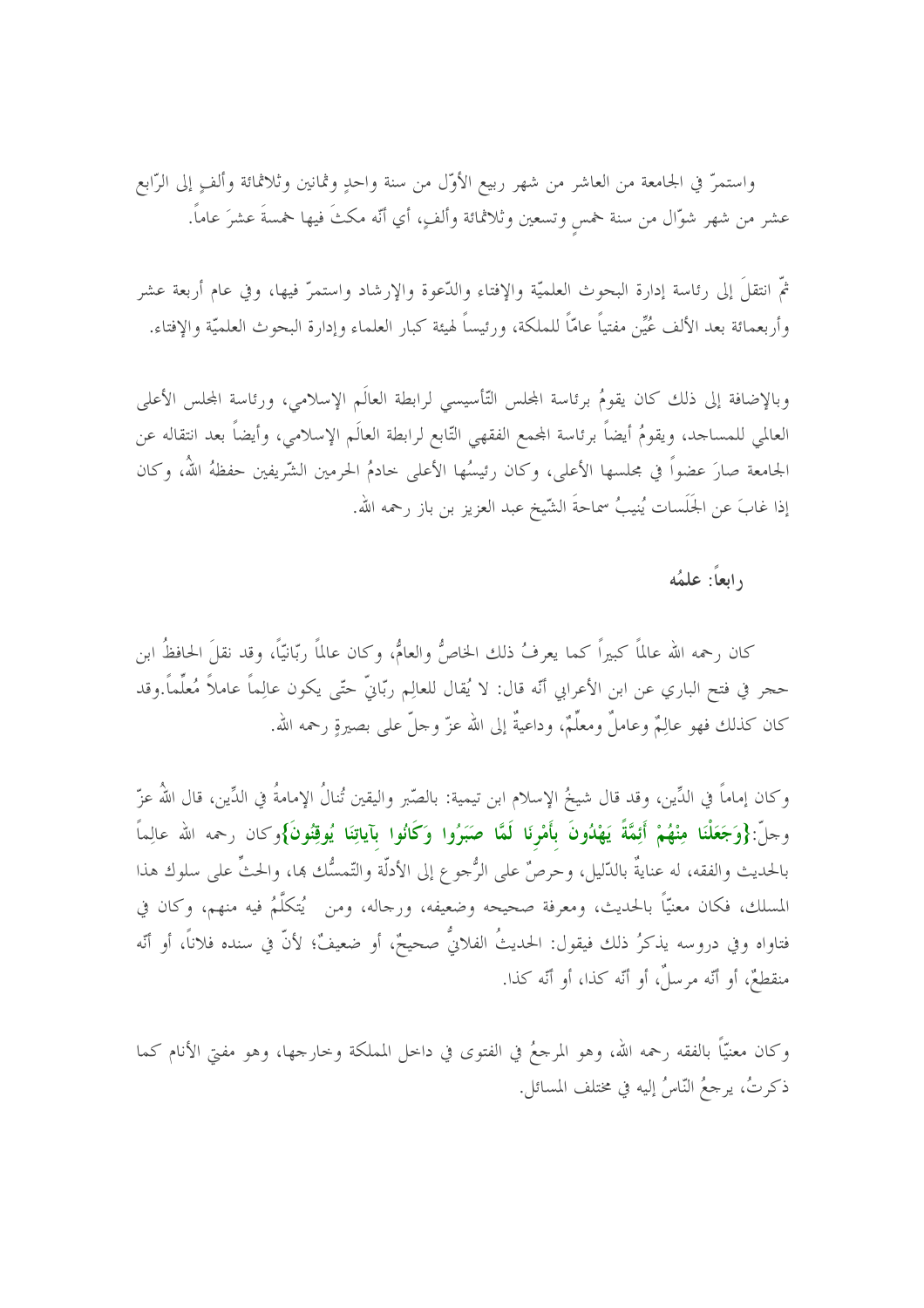وكان يُعني بذِكْر القول أو الحكم مقروناً بدليله، وبيان وجهه، سواءً كان من المنقول أو من المعقول، رحمه اللهُ. وكان رحمه اللهُ في تعقَّبه على القول الذي يرى أنَّه حلافُ الصَّواب في غاية الأدب مع أهل العلم، فيقول:

هذا القولُ فيه نظرٌ، والصّوابُ هو كذا وكذا، ومن يطّلع على حاشيته على فتح الباري التي تقع في الثَّلاثة المحلَّدات الأُولى يجد ذلك واضحاً جليّاً، فإنّه

عندما يتعقَّبُ الحافظَ ابن حجرٍ أو من ينقل عنه في بعض المسائل يبدأُ بقوله:

هذا القولُ فيه نظرٌ، والصّوابُ هو كذا وكذا، ويذكرُ الدّليلَ على ذلك، أمّا إذا كان القولُ ساقطاً أو باطلاً ظاهرَ البطلان مجانباً للحقِّ ومخالفاً للدّليل فإنّه يقول:

هذا القولُ ظاهرُ البطلان، أو هذا القولُ غيرُ صحيح، أو لا يصحُّ، قولٌ باطلٌ، أو ما إلى ذلك من العبارات. وكان رحمه الله قد حصلَ له سؤددٌ في العلم، ومترلةٌ عاليةٌ، ومكانةٌ رفيعةٌ، يشهدُ بذلك الخاصُّ والعامُّ، ولم يحصل هذا السُّؤدد من فراغ وإخلادٍ إلى الرّاحة، وإنّما حصّله بالجُلِّ والاجتهاد منذ نعومة أظفاره، وهو رحلٌ عاملٌ حادٌ، ذو همَّةٍ عاليةٍ، والشَّاعرُ يقول:

وإذا كانت النّفوسُ كباراً تعبتْ في مرادها الأحسادُ

فلم ينل ما نال بعد توفيق الله إلاّ بالجِّدِّ والاحتهاد، والتَّعب والنَّصَب والمشقَّة، وبذل الجهد والصحَّة و العافية في الاشتغال بالعلم، و نفع النَّاس، رحمه الله.

وقد قال يجيى بن أبي كثير اليَماميّ كما ذكرهُ عنه الإمامُ مسلمٌ في صحيحه: لا يُستطاعُ العلمُ براحة الجسم.ويقول الشّاعرُ: لـــولا المشـــقّةُ ســـادَ النّـــاسُ كلّهــــمُ الجُــــــودُ يُفْقِــــــرُ واﻹقـــــــدامُ قتّــــــالُ

وقد كان رحمه الله صابراً محتسباً، حادّاً مُجدّاً في جميع مراحل حياته، إلى أن توفّاهُ اللهُ عزّ وحلَّ، وكان عاملاً في محلِّ العمل الرَّسميِّ، وفي المسجد، وفي الطَّريق، وفي البيت، لا يعرفُ وقتاً للرّاحة إلاّ الشّيء اليسير، فبابُه مفتوحٌ رحمه الله لاستقبال النّاس للاستفتاء، وطلب الشّفاعة والمُساعدة والنُّصح، وغير ذلك من الأمور التي يحتاجُ إليها النّاسُ.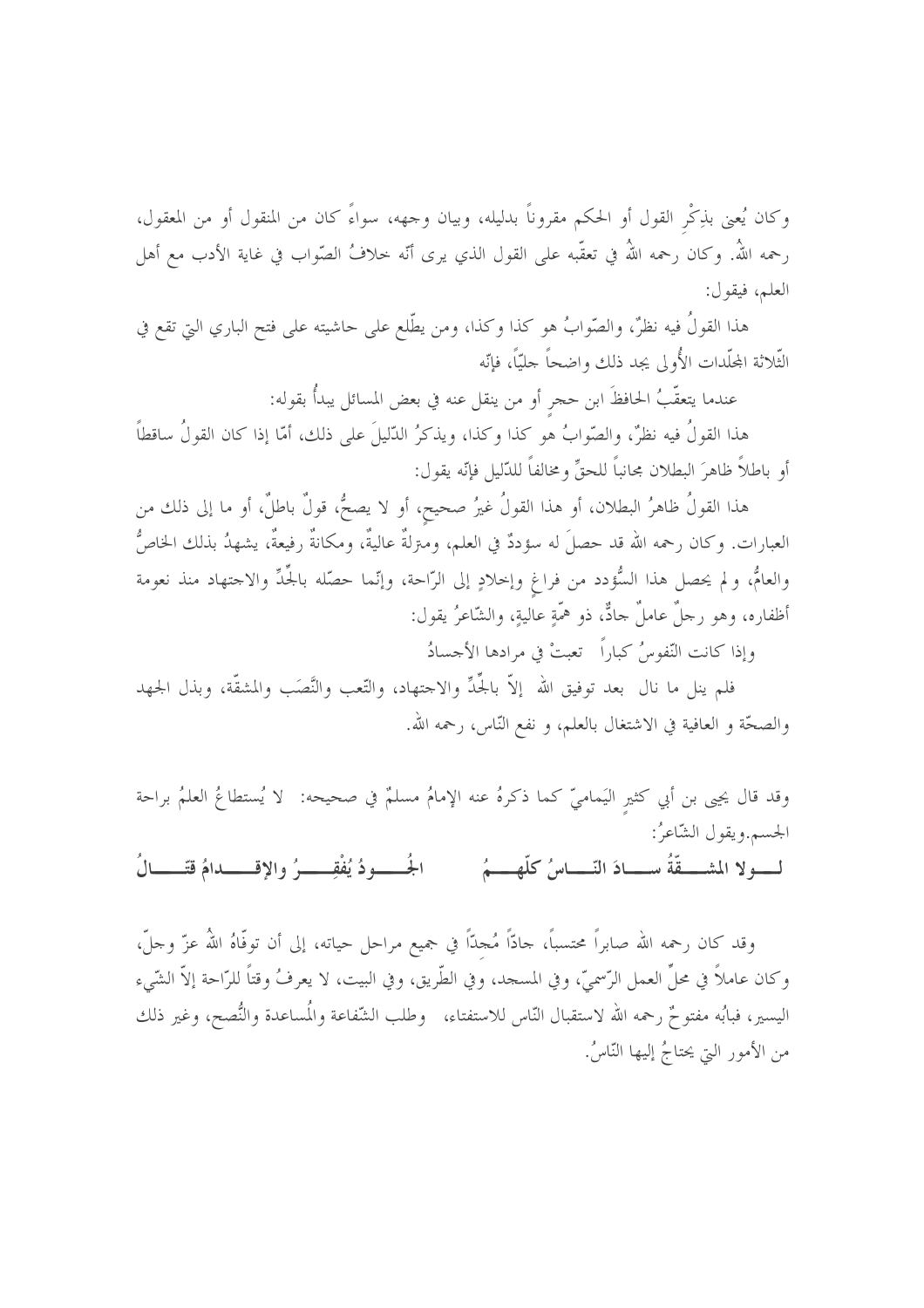فهو إنّما حصّلَ هذا السُّؤددَ وهذه المترلةَ العاليةَ الرّفيعةَ بالجِّدِّ والاجتهاد، وبذل النّفس و النّفيس، رحمه الله وغفرَ له.

خامساً: عمومُ نفعِه

كان رحمه الله نافعاً للنّاس في علمِه، وفي نُصحِه، وأمره بالمعروف وفميه عن المنكر، والدّعوةِ إلى الخير ، ومُساعدة النّاس بماله وبجاهه، كلَّ ذلك من أوجه عموم نفعه.

فهو داعيةٌ إلى الله بالحكمة والموعظة الحسنة، في محاضراته وكلماته وكتاباته.وكان يقوم بتعيين الدُّعاة في خارج المملكة على نفقة بعض المحسنين. ومن عموم نفعه كثرةُ فتاويه سواءً عن طريق المقابلة واللِّقاء المباشر، أو عن طريق المهاتفة، أو عن طريق المراسلة، كلَّ ذلك كان يحصلُ من سماحته رحمه اللهُ في نفع النّاس. وكان رحمه الله عندما يقف على بعض الأخطاء في بعض الصّحف والمحلاّت يُنبِّهُ عليها بكلماتٍ تنشرُ في الصّحف أو في رسائل يكتبُها وتطبعُ مستقلَّةً.

وكانت مجالسُه رحمه الله معمورةً بالعلم والنُّصح والنُّفع وإفادة النَّاس والإحسان إليهم، وهي مجالسُ تحضرُها الملائكةُ لأنّها معمورةٌ بذِكْر الله وبالعلم النّافع وبالنُّصح وبالنّفع للمسلمين، رحمه اللهُ وغفرَ له.

وكان حريصاً على مساعدة المحتاجين، وتعمير المساجد، في داخل المملكة وخارجها، وفي مكتبه الخاصِّ في بيته سجلاَّتٌ بأشخاص وبجهاتٍ مختلفةٍ يتلقَّون المساعدات، سواءً كانوا من الفقراء أو من الدُّعاة، في داخل المملكة وخارجها.

وكان رحمه الله ذا لطفٍ وكرم، وحسن ضيافةٍ، فعندما يأتيه الإنسانُ ويكونُ من بلدٍ غير البلد الذي هو فيه يبادرُ إلى دعوته إلى تناول طعام الغداء أو العَشاء، ويسألُ عن حاله وحال أبيه وأمِّه إذا كانا موجودين، أو عن حال بعض أقاربه، وعن البارزين من أهل العلم في بلده، وهذا من كريم أخلاقه وفضله ونبله , حمه اللهُ.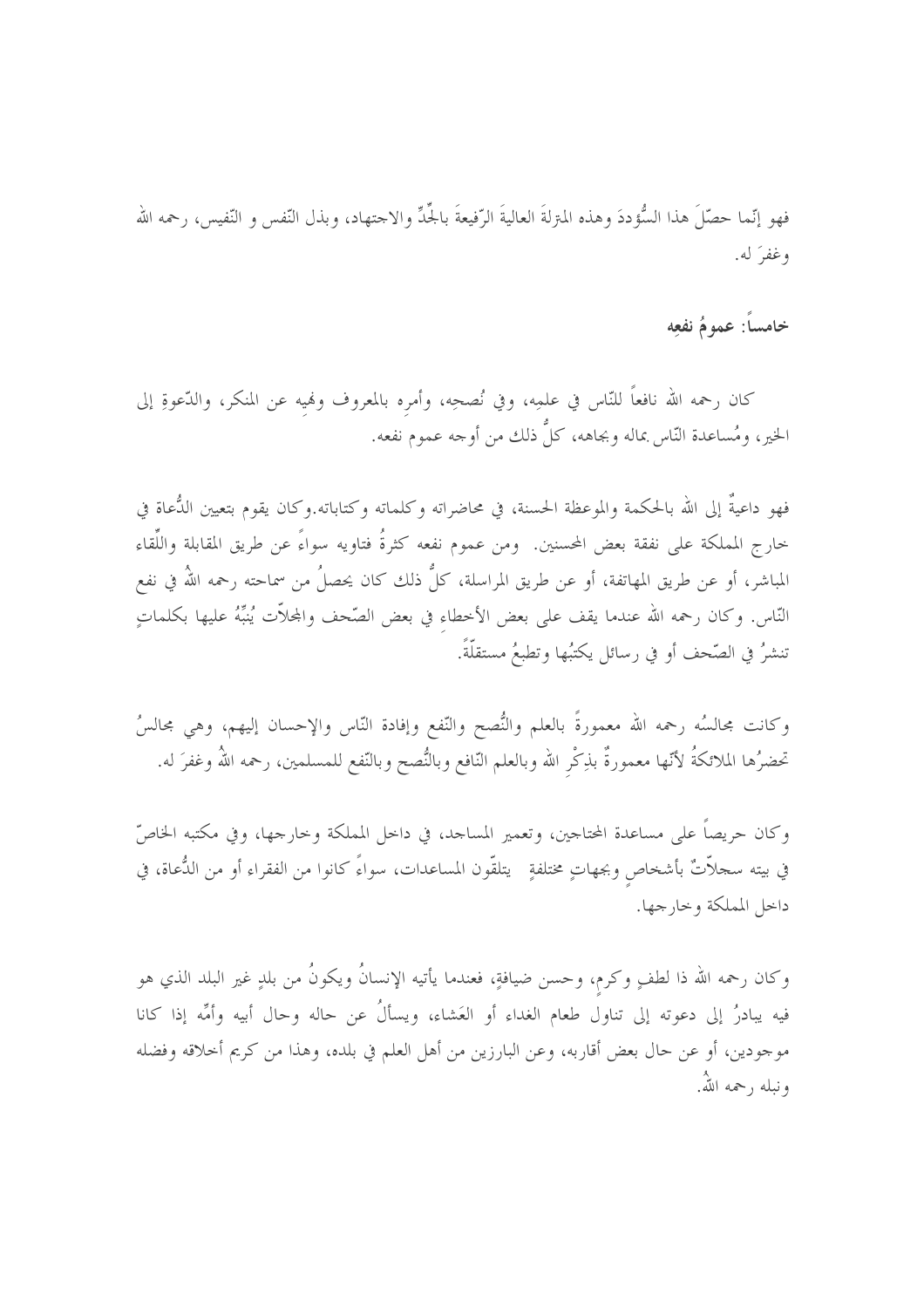وكان يرتادُ مترلَه الفقراءُ والمحتاجُون، ومن جاءَ مستفتياً أو طالباً مساعدةً، ويشاركُونه في طعام الغداء أو العَشاء الذي يهيّاً كلّ يوم على قدر يكفي لتلك الأعداد من ضيوفه رحمه اللهُ.

وفي حجِّ عام ألف وأربعمائة وتسعة عشر وهو العام الذي تخلَّف فيه عن الحجِّ في آخر حياته لمرض نصحه الأطبّاء بعدم السّفر للحجّ من أجله كلّف من يقومُ بفتح بيته في مكّة، ومخيّمه في مني، وصُنْع الولائم وتقديمها للنَّاس الذين اعتادُوا أن يأتُوا إليه ليستفيدوا من علمه، ويشاركوه في طعامه، وكان يتَّصلُ بمن كَلّْفه بذلك بالهاتف للاطمئنان على ذلك.

وكان يبذلُ حاهَهُ في الشّفاعة للنّاس وفي مساعدقم في تحصيل مطالبهم وقضاء حوائجهم. ثمّ إنّه كان يتيسّرُ لي أن أزورهُ في وقت الحجِّ في منزله وفي المخيّم في مني، وفي هذه السَّنَة لّما تخلّف عن الحجِّ سافرتُ إلى مكَّة لَمَّا كان فيها قبل ذهابه إلى الطَّائف بيومين، وذلك في يوم الخميس الموافق التّاسع والعشرين من شهر ذي الحجّة، ذهبتُ أنا وبعضُ أبنائي خصِّيصاً لزيارته، ولَمَّا جئنا إليه وسلَّمنا عليه كعادته يبادرُ إلى السُّؤال عن الحال وعن الوالدين، ويدعُو إلى تناول طعام الغداء، فقلتُ له:

إنَّا قد حتنا من المدينة خصِّيصاً لزيارتك، ونتناولُ طعامَ الغداء معك ثمَّ نرحعُ ۖ إلى المدينة، فقال رحمه الله: قال اللهُ عزّ و حلّ: "وحبتْ محبّتي للمتحابِّين والمُتزاورين فِيٌّ".

وفي ذلك اللُّقاء كان في مجلسه ستَّون من أصحاب الحاجات، وقد ذكرَ عددَهُم أحدُ الذين كانوا يتولَّون قراءةَ المعاملات عليه، وكان وصولنا إليه في السَّاعة العاشرة صباحاً، ومنذ ذلك الوقت إلى أن أذَّن لصلاة الظُّهر وعنده كاتبان كلُّ واحدٍ منهما عنده عددٌ من المعاملات، يتناوبان القراءة عليه، وإذا حصلَ اتِّصالٌ بالهاتف رفع السَّمَّاعةَ وأحابَ على استفتاء من يستفي.

ولَمَّا أُذَّن لصلاة الظَّهر سأل كم عددُ الذين بقيت معاملتهم؟ قيل:

إنّه بقى ثمانيةٌ، فقال: إن شاء اللهُ بعد الصّلاة ننهي معاملاقم، وبعد الصّلاة رحعَ وأفمى ما بقي وجلسَ إلى أن قُدّم طعامُ الغداء، فقام الجميعُ لتناول طعامَ الغداء، وكان الطّعامُ كثيراً كعادته لأنّ الذين يحضرُون كثيرون، وكان عددُ الصّحون التي تحلّق

عليها النّاسُ في ذلك اليوم ستّة صحون كبيرة، رحمه اللهُ وغفرَ له.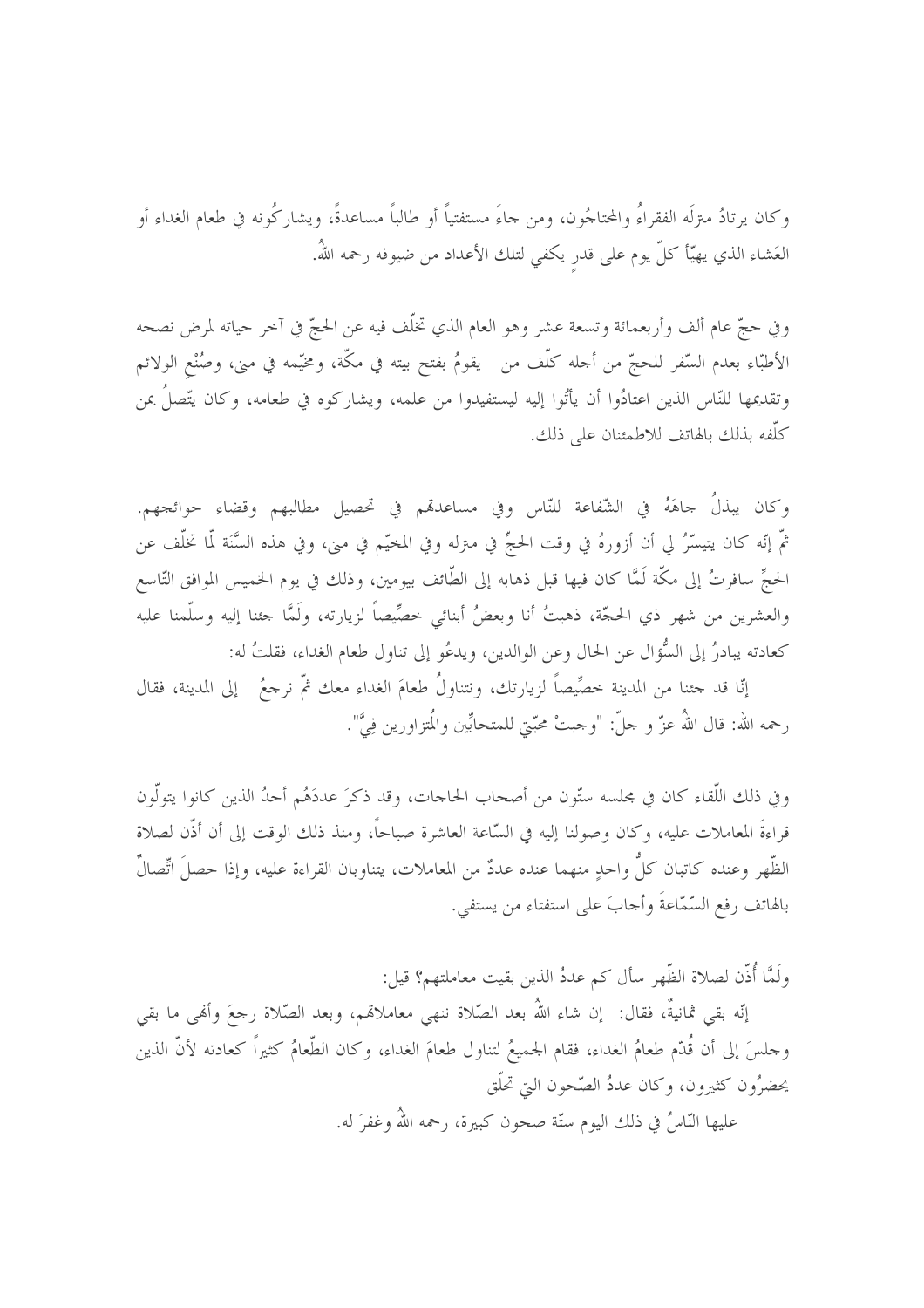و لم يكتف رحمه الله في بذله النّفعَ للنّاس وحرصه على مساعدقمم فكتبَ كتاباً لأحد المشايخ الكبار وذلك في اليوم الثَّامن من الشَّهر الثَّالث من عام ثمانية عشر وأربعمائة وألف، قال فيه:

يسرُّني أن أخبركم بأنَّه منذ زمنٍ طويلٍ وأنا قائمٌ بالعمل على مساعدة كثير من المحتاجين في داخل المملكة وخارجها، وتعمير المساحد في داخل المملكة وخارجها، وتعيين الدُّعاة في خارج المملكة وذلك على نفقه حادم الحرمين الشّريفين ووليّ عهده وعدد من الأمراء وأصحاب الخير والتُّجّار، ثمّ قال بعد ذلك: والدّوامُ لله، {كُلُّ **نَفْس ذَائِقَةُ الْمَوْتِ}** فإذا حدثَ بي حادثُ الموت أرجُو أن تتولّوا هذه الأعمالَ، وأن تحتسبُوا الأحرَ عند الله عزّ وجلّ.

#### سادساً: عبادتُه

كان رحمه الله عاملاً بعلمه، وثمرةُ العلم العملُ، فكان كثيرَ الذِّكْرِ لله عزِّ وحلَّ، وكثيرَ الدُّعاء، وكان ملازماً للحجِّ، وقد حجّ سبعاً وأربعين حجَّةً رحمه الله، عرفتُ هذا لّما زارَ منطقةَ الباحة في عام ألف وأربعمائة في شعبان سُئل، وكان من حواب السُّؤال أن ذكرَ عمرَهُ وأنّه في ذلك الوقت يبلغُ السّبعين من العُمُر، وأنَّه حجَّ ثمانياً وعشرين حَجَّةً، أحبرني بذلك أحدُ الحاضرين، وكان مواصلاً للحجِّ حتَّى العام الذي قبل العام الذي انصرمَ وهو العامُ التَّامنُ عشر بعد الأربعمائة والألف، فيُضافُ إلى الثَّمان والعشرين تسعَ عشرة حَجَّةً، فيكونُ عددُ الحَجّات التي حجّها رحمه الله سبعاً وأربعين حَجَّةً.

ومِمَّا وقفتُ عليه مِمَّا يدلُّ على عظم عنايته بالعبادة والاشتغال هِا أنَّه في عام سبعةٍ وتسعينٍ وثلاثمائة وألفٍ ۚ في آخر شهر ذي القعدة ذهبتُ من المدينة إلى مكَّة لحاجةٍ تتعلَّقُ بالعمل إذ كنتُ نائبَه في الجامعة الإسلاميّة، وبتُّ عنده تلك اللّيلة في مـترله، وكـان في بيته مكـان مستطيل، فكـان يمشى فيه ذاهباً آيباً ويقرأُ القرآنَ، يريدُ أن يتحرَّك ويقرأ القرآنَ الكريم.

وأيضاً أذكرُ أنّه في سنةٍ من السّنوات لّما كان في الجامعة دخلتُ معه إلى المسحد النّبويّ بعد أذان الظُّهر، وكنتُ بجواره، فصلَّى أربعَ ركعاتٍ وأنا صلَّيتُ ركعتين، ومعلومٌ أنَّه حاءَ أنَّ السَّننَ الرَّاتبةَ عشرٌ وأنّها اثنتا عشرة والأكملُ هو اثنتا عشرة، ولَّما سلَّم التفتَ إليَّ وقال: أنتَ ما صلَّيتَ إلاَّ ركعتين، فقلتُ: نعم، فقال: ۚ إنَّ الاثنتي عشرة هي الأكملُ والأفضلُ.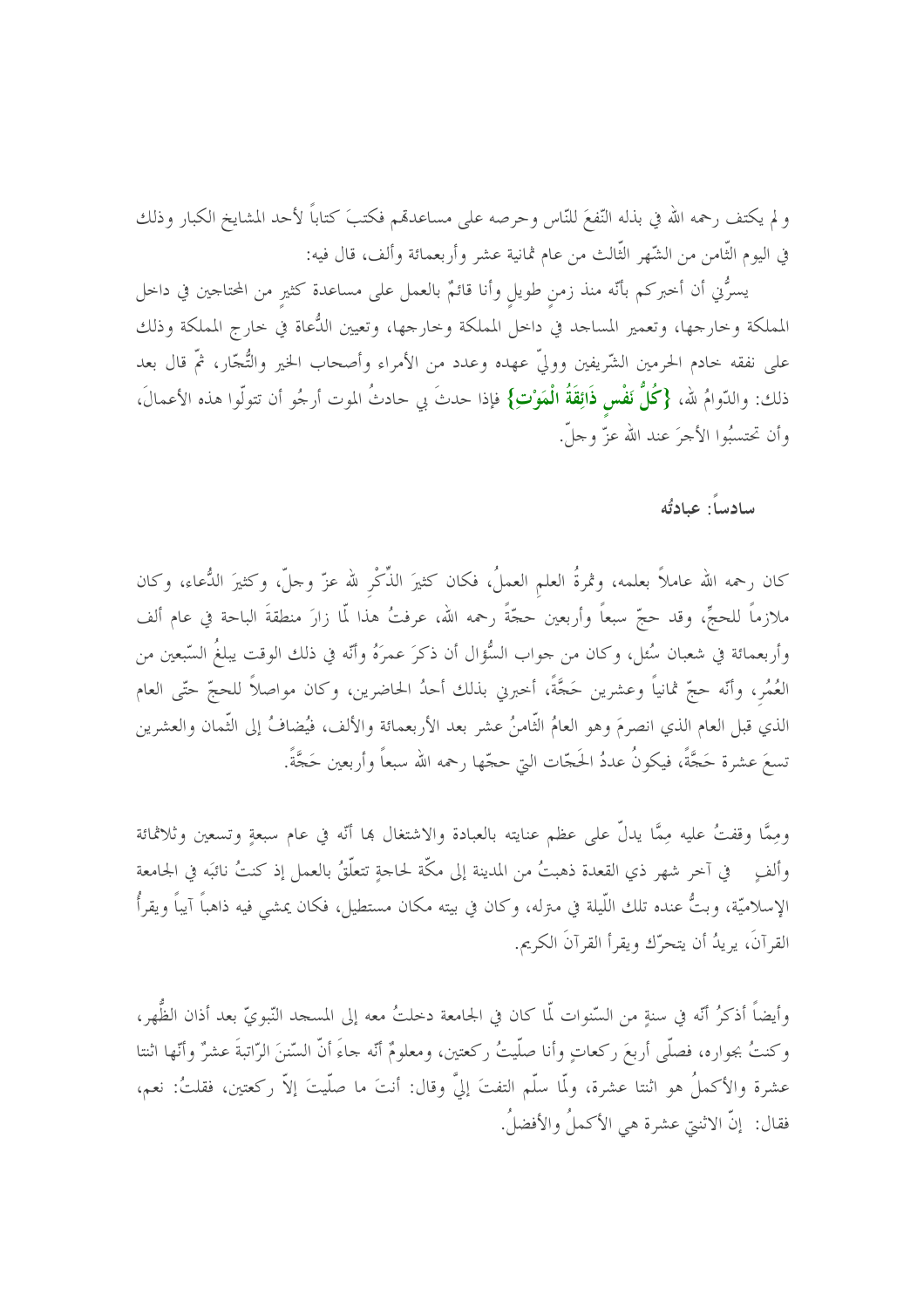فكان رحمه الله ملازماً لما هو الأكملُ والأفضلُ، وينبِّهُ ويرشدُ ويلفتُ النّظرَ إلى تحصيل الأكمل والأفضل رحمه الله. وأذكرُ أيضاً لّما ذهب إلى القصيم في عام خمسةٍ وثمانين وثلاثمائة وألف ليتزوّج من هناك كنتُ مع المشايخ الذين ذهبُوا معه، ولَّما كنَّا في أثناء الطَّريق في وادٍ من الأودية فيه شجرٌ، وفي وسط النّهار كسفت الشّمسُ فقام فصلَّى بنا صلاةَ الكسوف في ذلك الوادي، رحمه الله.

### سابعاً: مؤلَّفاتُه

مؤلَّفاتُ الشَّيخ رحمه الله كثيرةٌ، وهي رسائلُ مفيدةٌ وعظيمةٌ، وقد بدىء بجمع هذه الرَّسائل وكذا الفتاوى، وطُبع منها حتّى الآن اثنا عشر مجلَّداً، تسعةُ مجلَّداتٍ تتعلَّق بالعقيدة والدَّعوة إلى الله في موضوعات مختلفة، ثمّ المحلَّدُ العاشرُ والحادي عشر والثَّابي عشر بدىء فيها بالفقه بكتاب الطَّهارة وإلى لهاية كتاب الجمعة من كتاب الصّلاة.

## ومن مؤلَّفاته:

الفوائد الجليّة في المباحث الفَرَضِيّة. ۖ وكتاب التّحقيق واﻹيضاح لكثيرٍ من مسائل الحجِّ والعمرة والزّيارة على ضوء الكتاب والسُّنَّة، وهو كتابٌ عظيمُ النَّفع، كثيرُ الفائدة كما يعلمُ ذلك الخاصُّ والعامُّ. وقد طُبع في حياة الملك عبد العزيز رحمه الله، وتوالت طبعاتُه حتَّى بلغت الملايين من النَّسخ، كما

ترجم وطبع في لغات مختلفة.

ومنها نقدُ القوميَّة العربيَّة على ضوء الإسلام والواقع: وكان ذلك في الزَّمن الذي حصلت فيه هذه الفتنةُ، وكثُر الكلامُ فيها في الإذاعات والصَّحف، فكان منه رحمه الله أن ألَّف كتاباً عظيماً نافعاً في ذلك وطبع طبعته الأُولى عام خمسةٍ وثمانين وثلاثمائة وألف، مع أنَّ بعض الشَّباب في هذا العصر يتكلَّمُون في كبار العلماء ويقولون عنهم: إنّهم لا يفقهون الواقع، وهذا الكتابُ الذي كتبه اسمُه: "نقدُ القوميّة العربيّة على ضوء الإسلام والواقع"، وكان ذلك قبل أن يُولد كثيرٌ من هؤلاء الذين يقولون: ۗ إنَّهم يعرفُون الواقع، ومن اطَّلع عليه عرفَ ما فيه من الفقه والفهم على ضوء الكتاب والسُّنَّة والواقع. ومنها ثلاث , سائل في الصّلاة.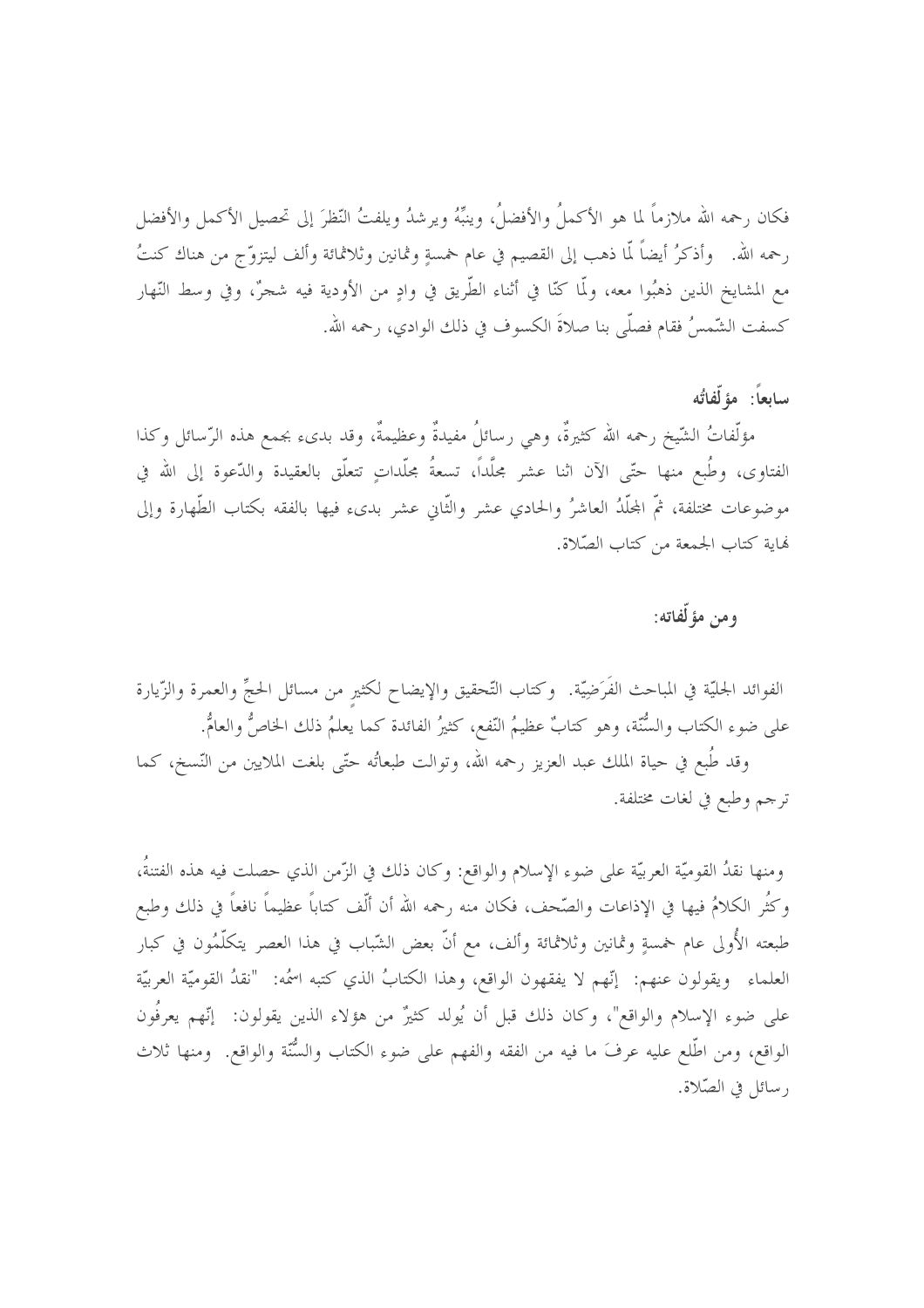والتّحذير من البدع: يشتمل على التّحذير من أربع بدع، وهي بدعةُ الاحتفال بالمولد النّبويّ، وليلة النّصف من شعبان، وليلة الإسراء والمعراج، والرّدّ على الوصاية المنامية المزعومة من المدعو أحمد حادم الحجرة النّبويّة.

ثامناً: صلتى الخاصّةُ به

عرفتُ الشَّيخَ رحمه الله في السَّنَةِ التي قدمَ فيها من الخَرْج إلى الرِّياض؛ لأنَّه قدم في أوّل عام اثنين ۖ وثلاثمائة وألف، ودخلتُ في معهد الرِّياض العلمي، وكان هو بدأ التَّدريسَ في تلك السَّنَة، ولكنَّه لم يكن يُدرِّسُنا بل يدرّس بعض الأفواج الذين قبلنا، وما ظفرتُ بتدريسه إلاّ في السَّنَةِ الأخيرةِ في عام تسعةٍ وسبعين وثلاثمائة وألف، حيثُ كان مدرِّساً لطلاَّب السَّنَة النِّهائيّة طلاَّب السَّنَة الرّابعة من كليّة الشّريعة، وأوّل رؤيتي إيّاه ولقائي به في عام اثنين وسبعين وثلاثمائة وألف، وكان في ذلك الوقت عددٌ من المشايخ الكبار يقومون بإلقاء الدّروس في مسجد الشّيخ محمّد ابن إبراهيم رحمه الله بين المغرب والعِشاء، وهم الشّيخ عبد العزيز بن باز رحمه الله، والشَّيخ محمَّد الأمين الشَّنقيطي رحمه الله، والشَّيخ عبد الرَّحمن الإفريقي رحمه الله، والشَّيخ عبد الرَّزَّاق عفيفي رحمه الله، وكان المسحدُ يَعُجُّ بطلبة العلم، وأذكر أنَّه كان يلقى دروساً في التّفسير في سورة مريم.

ثمَّ كان اتِّصالي به كثيراً في الفسح بين الدّروس وفي المسجد وأزورهُ في مترله، ولَّما جاء عام واحد وثمانين وثلاثمائة وألف كنتُ بحمد الله من الذين رُشَّحُوا للتَّدريس في الجامعة الإسلاميَّة في آخر عام تسعةٍ وسبعين وثلاثمائة وألف، حيثُ طلبتُ من الشَّيخ محمَّد بن إبراهيم رحمه الله أن يجعلني في سِلْكِ التَّدريس فقال: إنَّه يوافقُ على ذلك ولكنَّه يريدُ أن أدرَّس في الجامعة الإسلاميَّة عند افتتاحها، فقلتُ: أنا على أتمَّ الاستعداد، وفي عام ثمانين وثلاثمائة وألف لم تُفتح الجامعةُ الإسلاميّةُ، وكان يُذكرُ بعضُ الأشخاص الذين سيتولُّون رئاستَها، ولَمَّا جاء افتتاحُها عام واحد وثمانين وثلاثمائة وألف، وعلمتُ أنَّ الشَّيخ عبد العزيز بن باز هو الذي سيتولَّى إدارتَها نائباً عن رئيسها الشَّيخ محمَّد ابن إبراهيم رحمه الله فرحتُ فرحاً شديداً لما لهذا الرَّجُل العظيم من مترلةٍ في نفسي، فصحبتُه خمسةَ عشرَ عاماً من أوّل عام واحدٍ وثمانين وثلاثمائة وألف إلى قرب لهاية عام خمسةٍ وتسعين وثلاثمائة وألف وهو منتصفُ شهر شوَّال من ذلك العام، حيث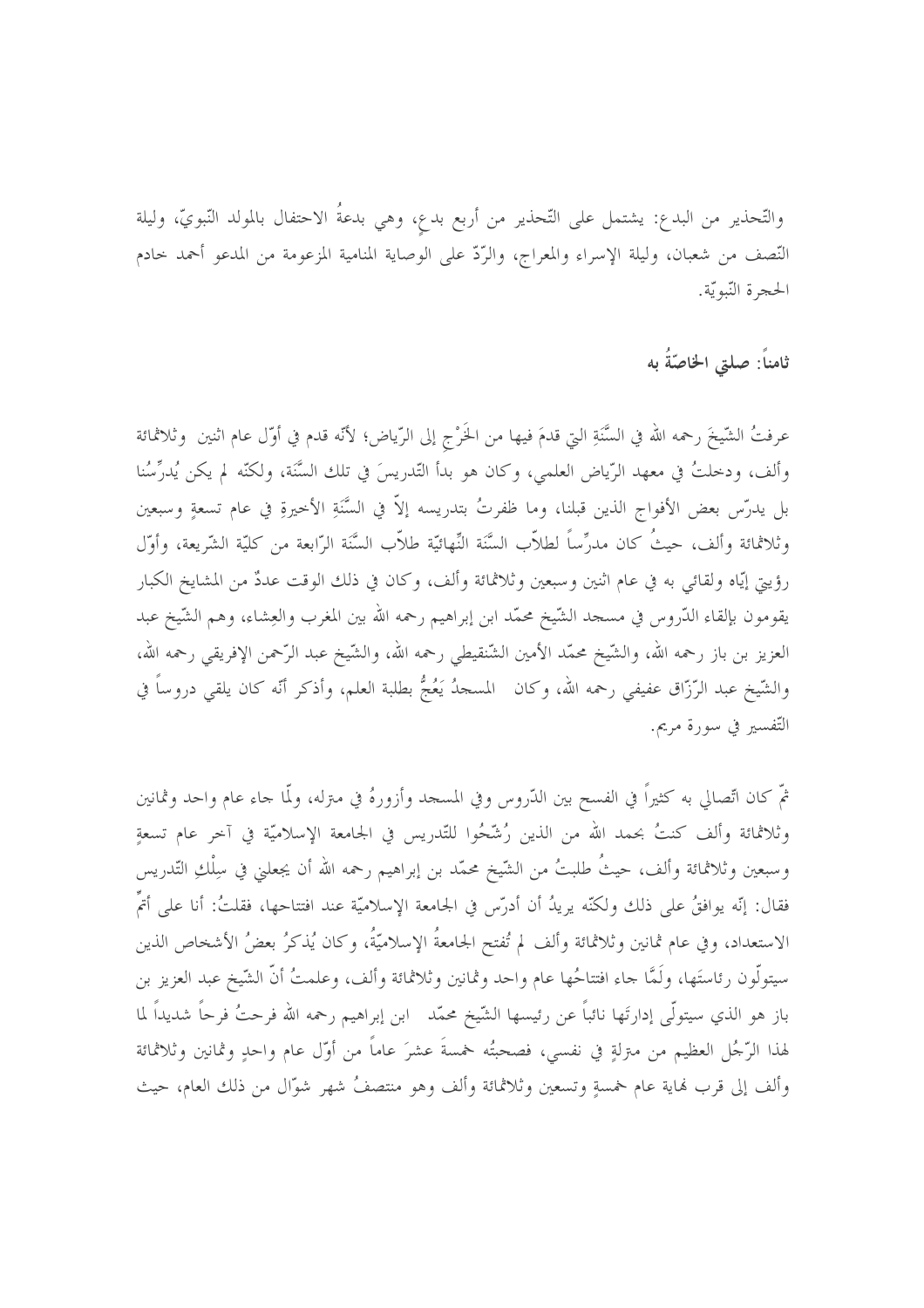كان هو المسؤولُ في الجامعة في عشر سنواتٍ كان نائباً للرِّئيس، ولكنّه هو المباشرُ للتّنفيذ، والقائمُ على إدارتها وتنفيذ أعمالها، وبعد ذلك كان رئيساً للجامعة.

وكنتُ في تلك المدّة معه في مجلس الجامعة، وكان رحمه الله قد حعلني في مجلس الجامعة منذ إنشائها، وفي عام ثلاثةٍ وتسعين عيّنتُ نائباً للرّئيس بترشيح منه وموافقة من الملك فيصل رحمهما الله؛ فكنتُ ملازماً له في العمل، وأتَّصلُ به باستمرار، وكنتُ آتي إليه في المترل أحيانا قبل الذَّهاب إلى الجامعة وأجلسُ معه قليلاً، وكان معه الشّيخُ إبراهيم الحصيّن رحمه اللهُ، وكان يقرأُ عليه المعاملات من بعد صلاة الفجر إلى بعد ارتفاع الشّمس.

وفي يوم من الأيّام قال لي: رأيتُ البارحةَ رؤيا وهو أنّني رأيتُ كأنّ هناك بَكْرَةٌ جميلةٌ [أي: ناقةٌ] وأنا أقودُها وأنتَ تسُوقُها، وقال: أوّلتُها بالجامعة الإسلاميّة، وقد تحقّق ذلك بحمد الله فكنتُ معه في النّيابة مدّة سنتين ثمّ قمتُ بالعمل بعده رئيساً بالنِّيابة أربعةَ أعوام، وحصلَ للحامعة في ذلك حيرٌ كثيرٌ ولله الجمدُّ

فكانت صلتي بالشَّيخ رحمه الله وثيقةً، وبعد انتقاله إلى رئاسة البحوث العلميَّة استمرَّت صلتُه بالجامعة حيث كان عضواً في مجلسها الأعلى كما أسلفتُ، وكان يرأسُ المحالسَ نيابةً عن حادم الحرمين الشَّريفين إذا غابَ، لأنَّ الرِّئيسَ الأعلى للجامعة خادمُ الحرمين الشَّريفين، وقد أنابَ سماحةَ الشَّيخ في حال غيابه نيابةً مطلقةً.

#### تاسعاً: وفاتُه

توفَّى رحمه اللهُ كما يعلمُ الجميعُ في صبيحة يوم الخميس السّابع والعشرين من شهر المحرّم، قبل أذان الفجر بدقائق، وصُلِّي عليه في المسجد الحرام بعد صلاة الجمعة، ودُفن في مقبرة العَدْل في مكَّة المكرّمة، و شهدَ جنازتَهُ العددُ الذي لا يحصيه إلاَّ اللهُ.

وذلك لما للشَّيخ رحمه اللهُ من المترلة العظيمة والمحبَّة في النَّفوس، وأرجُو أن يكون ممَّن قال اللهُ عزّ وحلّ فِيهم: {إِنَّ الَّذِينَ آمَنُوا وَعَمِلُوا الصَّالِحَاتِ سَيَجْعَلُ لَهُمُ الرَّحْمَنُ وُدّاً}، ومن الذين حاء ذِكْرُهُمْ في الحديث: "إنَّ الله إذا أحبَّ العبدَ نادى حبريل وقال: إنِّي أحبُّ فلاناً فأحبّهُ، ثمَّ يُنادى في أهل السّماوات: إنَّ الله يحبُّ فلاناً فأحبُّوه، فيحبُّه أهلُ السَّماوات، ثمَّ يوضع له القَبولُ في الأرض".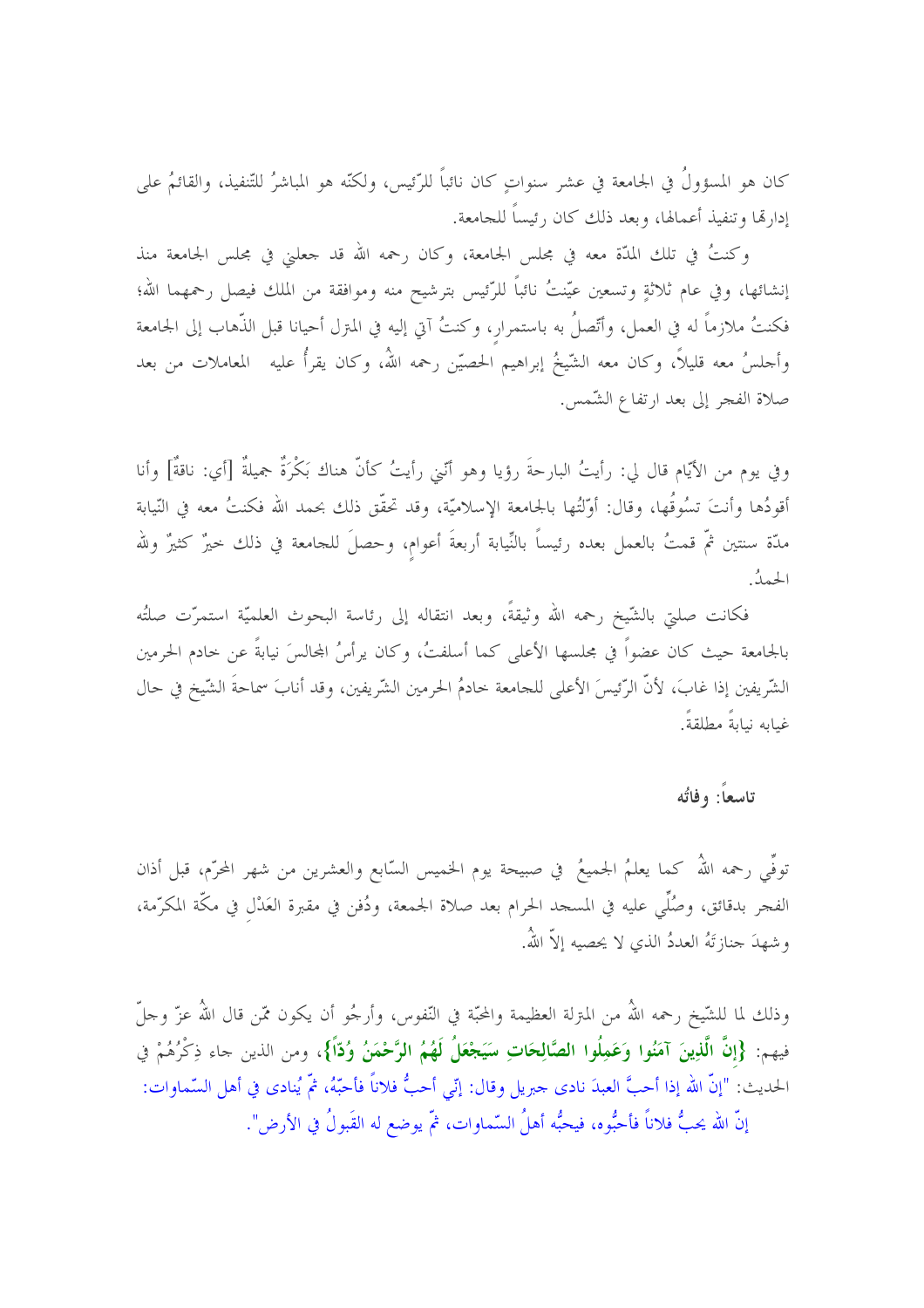ولو كنتُ أقولُ الشِّعْرَ لقلتُ الشِّعْرَ في رِثائه ولكنَّني لستُ بشاعر، إنَّما أتمثَّلُ بشعر الشَّعراء، وعندما كان يُوارى في قبره رحمه الله تذكّرتُ بيتاً هو مطلعُ قصيدةٍ للشّيخ محمّد بن عبد الله بن عثيمين المتوفَّى سنة ثلاثٍ وستَّين وثلاثمائة وألف، رثى فيها الشَّيخ سعد بن عتيق وهو شيخُ الشَّيخ عبد العزيز بن باز رحمةُ الله على الحميع، وقد توفّي سنة تسع وأربعين وثلاثمائة وألف، وكان عمرُ الشّيخ لّما توفّي شيخُه سعد بن عتيق تسعةَ عشر عاماً، وبين وفاتيهما إحدى وسبعون سَنَةٌ، وهذا البيتُ هو قولُه: أهكذا البَدْرُ تُخْفى نُورَهُ الْحُفَرُ ۖ ويُفْقَدُ العلمُ لا عَيْنٌ ولا أَثَرُ هذا هو مطلعُ القصيدةِ.

ولَّما عدتُّ إلى المدينة رحعتُ إلى ديوانه المسمَّى ب: "العقد الثَّمين من شعر الشَّيخ محمَّد بن عثيمين"، واطَّلعتُ على القصيدة وهي تبلغُ ثلاثةً وأربعين بيتاً، احترتُ منها بعضَ الأبيات، وهي تنطبقُ على الشّيخ تماماً:

أهكــــــذا البَــــــــدْرُ تُخْفـــــى نــــــورَهُ الحُفَـــــرُ \_ ويُفْقَــــــــدُ العلـــــــــمُ لا عَـــــــيْنٌ ولا أَقَـــــــرُ

- خَبَـــتْ مصـــــابيحُ كنّـــــا نستضــــيءُ بهـــــا وطوّحَــــتْ للمغيــــب الأنجُــــمُ الزُّهُــــرُ
- 
- تُخُسِّسِرِّمَ الصِّسْسَالِحُونَ المقتسِّسَادَى هِسْسِمُ ۚ وقسْسَامَ منسْسِهِم مقسْسَامَ الْمُبتِسْسِرُ الْخَبَسْس

فلســــــتَ تســـــــمعُ إلاّ كـــــــانَ ثمّ مضــــــى ويلحَـــقُ الفــــارطَ البــــاقى كمــــا غَبَـــرُوا

وأذكرُ أنَّ الحافظَ ابن حجر رحمه اللهُ ذكرَ في "الإصابة" في ترجمة قيس بن عاصم المنقري التّميمي رضي الله عنه من أصحاب رسول الله صلى الله عليه وسلم، وكان سيّداً في قومه، وقد رثاهُ عبدةُ بن الطَّيّب في قصيدةٍ منها قولُه: وما كان قَيْسٌ هُلْكُهُ هُلْكَ واحدٍ ولكنّهُ بنيانُ قوم قمدّمَا وهو ينطبق على الشَّيخ عبد العزيز بن باز رحمه اللهْ.

فهو لم يكن فقيدَ أسرةٍ، ولا فقيدَ قريةٍ أو مدينةٍ، ولا فقيدَ قطرِ أو إقليمٍ، وإنَّما هو فقيدُ العالَم الإسلاميّ , حمه الله وغفرَ له.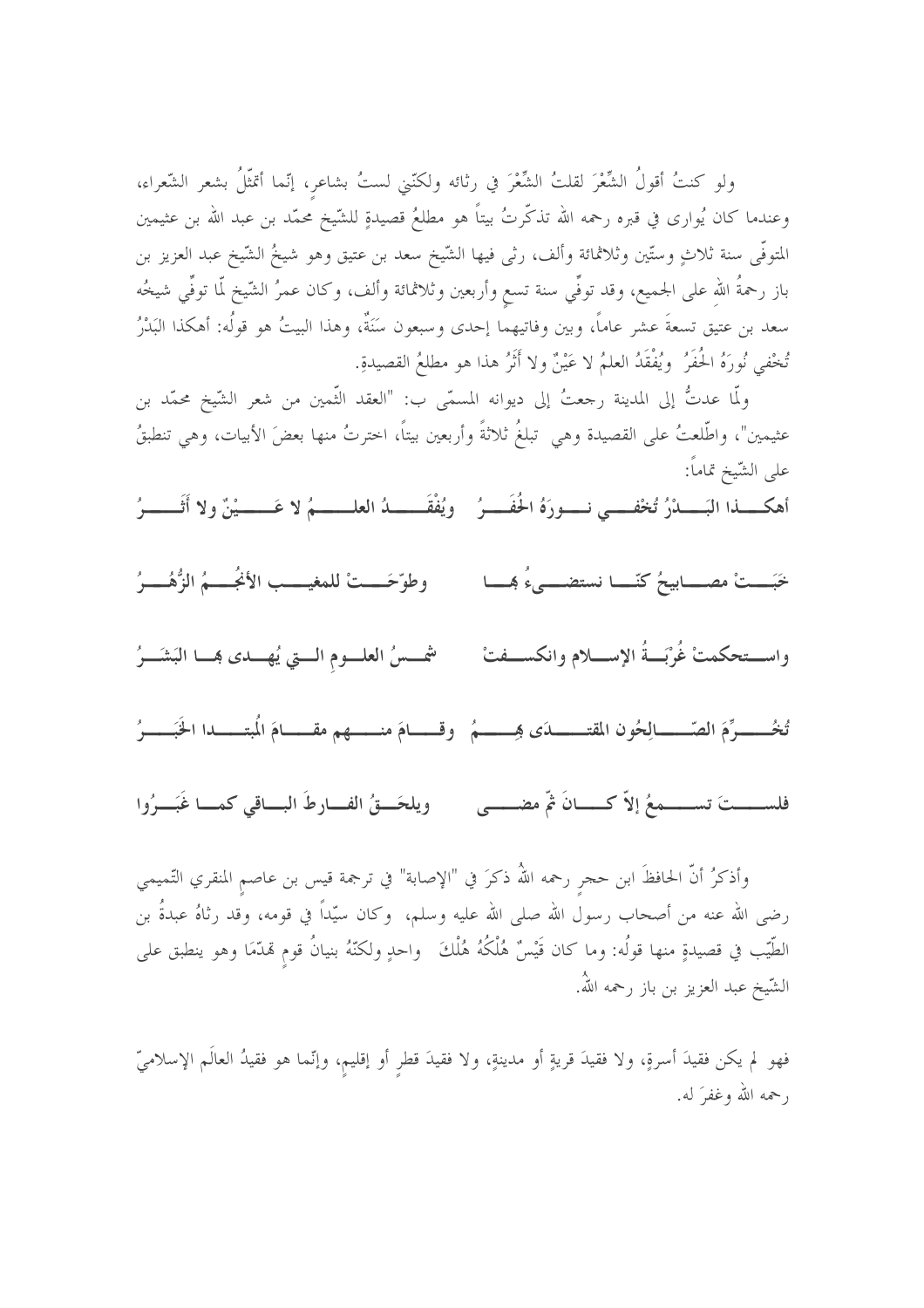وقد حلف رحمه اللهُ أربعةً من البنين وستّاً من البنات، وأحدُ البنين وهو أحمد من طلبة العلم، أصلحَ اللهُ بنيه، وبارك فيهم، وغفرَ للشَّيخ ولنا جميعاً، ولكنَّه خلَّفَ الألوفَ من البنين الذين يستفيدون من علمه ويدعون له، وقد قال عليه الصَّلاةُ والسَّلامُ: "إذا مات ابنُ آدم انقطعَ عملُه إلاَّ من ثلاثٍ، صدقةٍ جارية، أو علم ينتفعُ به، أو ولد صالح يدعُو له"، فأبناؤُه من نسبه وأبناؤُه في العلم كلَّهم يدعون له، والمسلمُون يدعون له , حمه الله وغفر له.

وخلفَهُ في عمله في الإفتاء في المملكة ورئاسة هيئة كبار العلماء ورئاسة إدارة البحوث العلميّة والإفتاء نائبُه في الإفتاء الشَّيخُ عبد العزيز بن عبد الله بن محمَّد آل الشَّيخ حفظهُ اللهُ وباركَ فيه، وحعلهُ حيرَ حلفٍ لخير سلفٍ، وهو معروفٌ في حدَّه بالاشتغال بالعلم وفي خطبه النَّافعة المفيدة في جامع الإمام تركي وفي مسجد نمرة بعرفة.

وكان القائم بأعمال رئاسة البحوث العلميّة والإفتاء والدّعوة والإرشاد قبل انتقال سماحة الشّيخ عبد العزيز بن باز من الجامعة الإسلاميّة إليها هو الشّيخ إبراهيم بن محمّد ابن إبراهيم آل الشّيخ. وإنَّا نفرحُ كثيراً إذا رأينا في آل الشَّيخ مَنْ هم من أهل العلم. وأقول: إنَّ من محاسن ولاة الأمر في هذه البلاد عنايتَهم بآل الشَّيخ، وحرصَهم على تمكينهم من الأعمال المهمَّة، وذلك أنَّ أصلَ هذه الولاية التي حصلَ النّفعُ فيها على مدى قرنين من الزّمان أو أكثر إنّما كان بالتقاء إمامين عظيمين هما الإمامُ محمّد بن سعود رحمه الله، والإمامُ الشَّيخ محمَّد بن عبد الوهَّاب رحمه الله، وقيامهما بالدَّعوة إلى الله عزَّ وحلَّ، ونصرة دِين الله.

عاشراً: أمنيّات ومقترحات

وأختم هذه الكلمات بأمنيّات ومقترحات هي:

أَوَّلاً: أنَّ الشَّيخ عبد العزيز بن باز رحمه الله كان مرجعاً للعُلماء، إذا جاءت المشكلاتُ رحِعُوا إليه في حلَّها ومعرفة حكمها، وقد ذهبَ ورحلَ رحمه الله، والعلمُ الذي في صدره ذهبَ معه، ولكن بقى علمُه الذي في الأوراق والرِّسائل والفتاوى، والذي نتمنَّاه ونرجُوه ونقترحُه أن يعتني حَلَفُه في إتمام ما